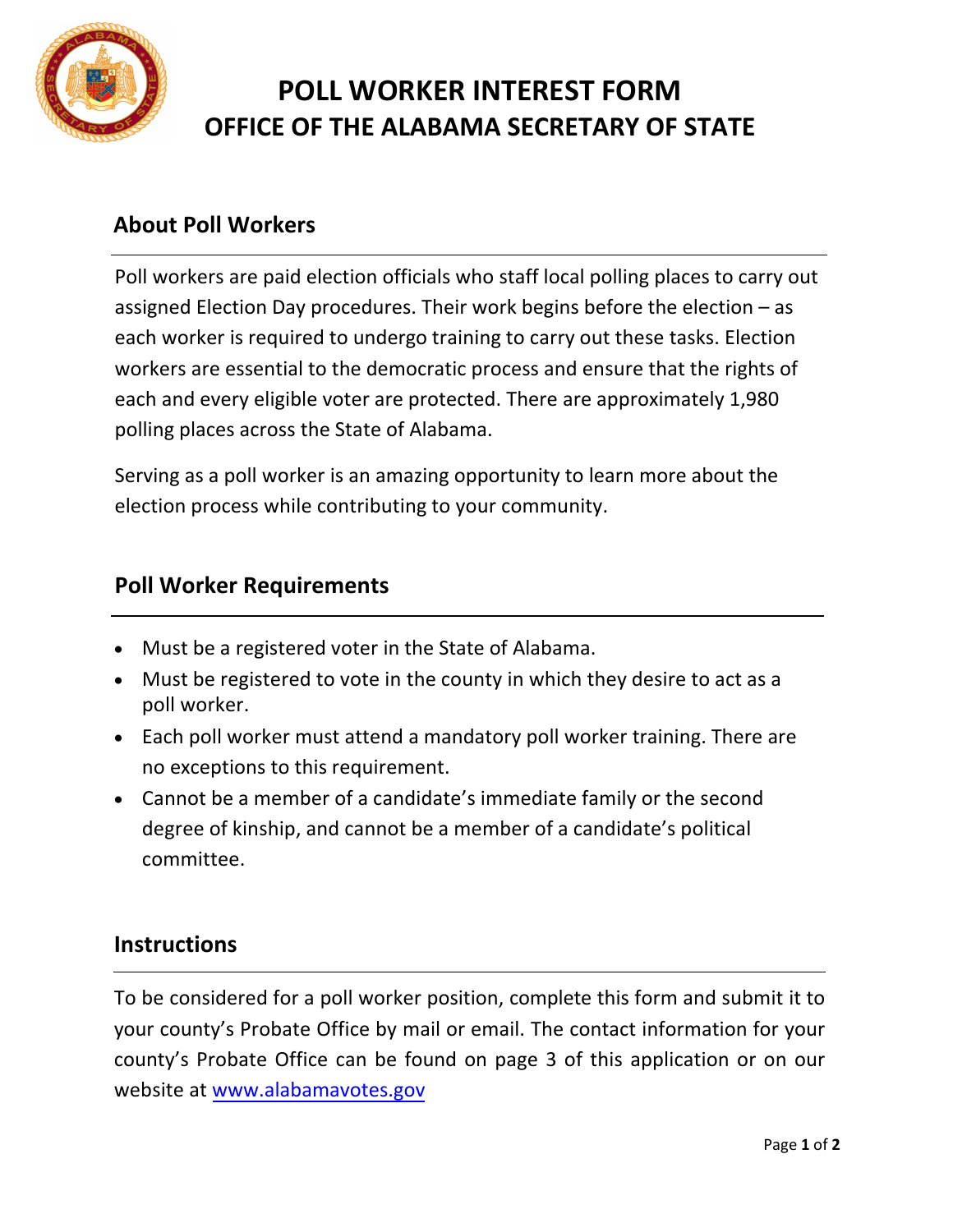

## **POLL WORKER INTEREST FORM OFFICE OF THE ALABAMA SECRETARY OF STATE**

# **Contact Information** *(Please fill in the required fields below.)*  County of Residence \_\_\_\_\_\_\_\_\_\_\_\_\_\_\_\_\_\_\_\_\_\_\_\_\_\_\_\_\_ First Name \_\_\_\_\_\_\_\_\_\_\_\_\_\_\_\_\_\_\_\_\_\_\_\_\_\_\_\_\_\_ Last Name \_\_\_\_\_\_\_\_\_\_\_\_\_\_\_\_\_\_\_\_\_\_\_\_\_\_\_ Address \_\_\_\_\_\_\_\_\_\_\_\_\_\_\_\_\_\_\_\_\_\_\_\_\_\_\_\_\_\_\_\_\_ City \_\_\_\_\_\_\_\_\_\_\_\_\_\_\_\_\_\_\_\_ Zip \_\_\_\_\_\_\_\_ Phone \_\_\_\_\_\_\_\_\_\_\_\_\_\_\_\_\_\_\_\_\_\_\_\_\_\_\_\_\_ Cell \_\_\_\_\_\_\_\_\_\_\_\_\_\_\_\_\_\_\_\_\_\_\_\_\_\_\_\_\_\_\_\_ Email and the contract of the contract of the contract of the contract of the contract of the contract of the contract of the contract of the contract of the contract of the contract of the contract of the contract of the Precinct/Polling Location **Exercise 2018**

I would like to be contacted about serving as a poll worker in my county of residence. I understand the qualifications for this position and will undergo any necessary training to meet those requirements. I understand that I must meet all of the qualifications to be considered as a poll worker.

Printed Name \_\_\_\_\_\_\_\_\_\_\_\_\_\_\_\_\_\_\_\_\_\_\_\_\_\_\_\_\_\_\_\_\_\_\_\_\_\_\_\_\_\_\_\_\_ Date \_\_\_\_\_\_\_\_\_\_\_\_\_\_\_